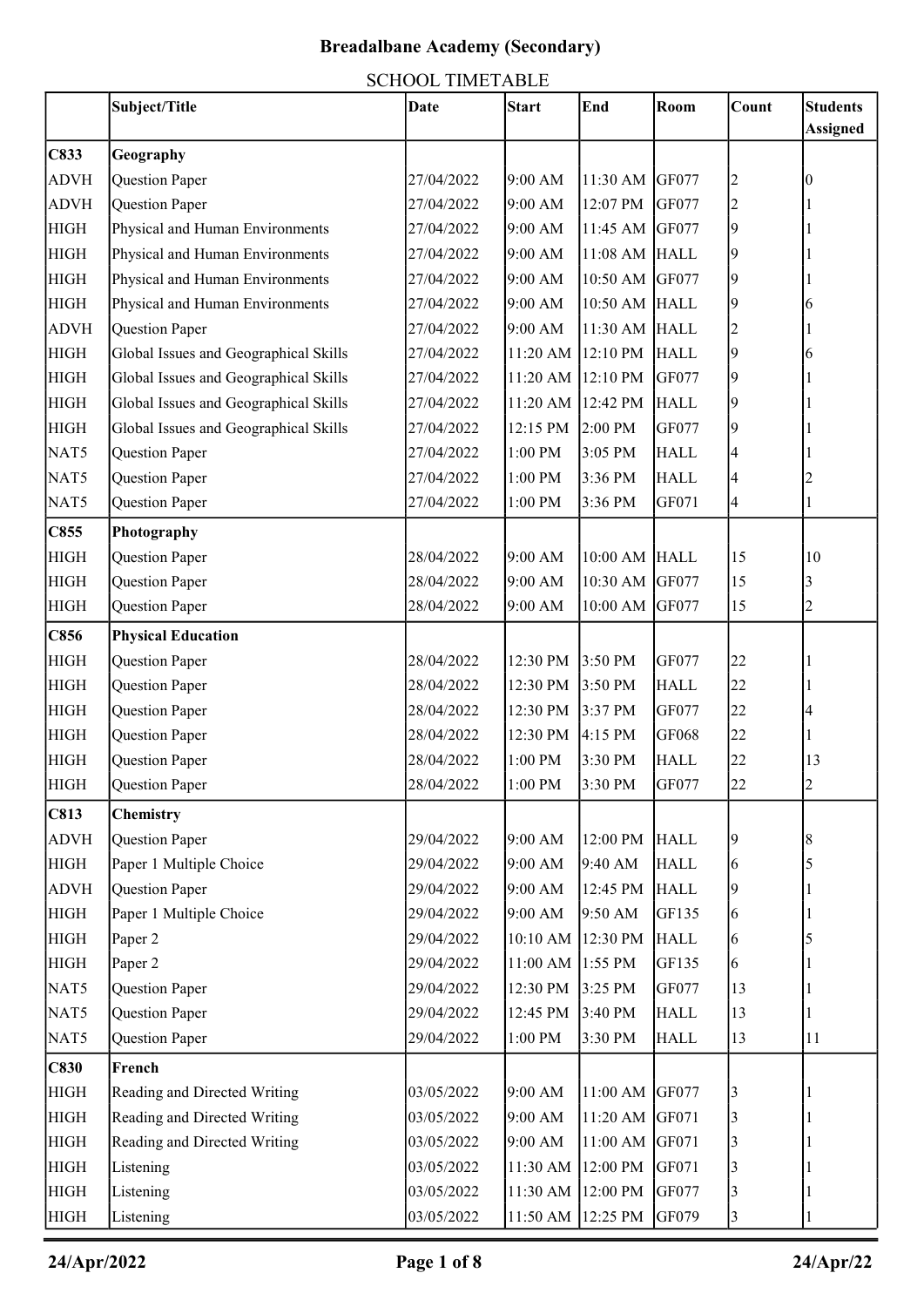| NAT5<br>Reading and Writing<br>03/05/2022<br>2:30 PM<br>1:00 PM<br><b>HALL</b>    | 8<br>8                        |
|-----------------------------------------------------------------------------------|-------------------------------|
| NAT5<br>Listening<br>3:00 PM<br>3:30 PM<br>03/05/2022<br><b>HALL</b>              | 8<br>$\,$ 8 $\,$              |
| C847<br><b>Mathematics</b>                                                        |                               |
| NAT5<br>Paper 1 Non-calculator<br>9:00 AM<br>10:00 AM HALL<br>04/05/2022          | 40<br>31                      |
| NAT5<br>Paper 1 Non-calculator<br>04/05/2022<br>9:00 AM<br>10:30 AM HALL          | 40                            |
| NAT5<br>Paper 1 Non-calculator<br>9:00 AM<br>10:10 AM HALL<br>04/05/2022          | 40<br>3                       |
| Paper 1 Non-calculator<br>NAT5<br>04/05/2022<br>9:00 AM<br>10:15 AM GF077         | 40                            |
| NAT5<br>Paper 1 Non-calculator<br>10:15 AM HALL<br>04/05/2022<br>9:00 AM          | 40                            |
| NAT5<br>Paper 1 Non-calculator<br>9:00 AM<br>10:00 AM GF077<br>04/05/2022         | 40                            |
| NAT5<br>Paper 2<br>04/05/2022<br>10:45 AM 12:15 PM<br><b>HALL</b>                 | 40<br>31                      |
| NAT5<br>Paper 2<br>04/05/2022<br>10:45 AM 12:37 PM<br>GF077                       | 40<br>2                       |
| NAT5<br>10:45 AM 12:37 PM<br>Paper 2<br>04/05/2022<br><b>HALL</b>                 | 40<br>2                       |
| NAT5<br>04/05/2022<br>10:45 AM 1:00 PM<br>Paper 2<br><b>HALL</b>                  | 40                            |
| Paper 2<br>NAT5<br>04/05/2022<br>10:45 AM 12:30 PM<br><b>HALL</b>                 | 40<br>3                       |
| NAT5<br>04/05/2022<br>10:45 AM 12:15 PM<br>GF077<br>Paper 2                       | 40                            |
| C851<br><b>Music Technology</b>                                                   |                               |
| <b>HIGH</b><br>Question Paper<br>04/05/2022<br>1:00 PM<br>1:45 PM<br>GF135        | $\overline{\mathcal{A}}$<br>4 |
| NAT5<br>Question Paper<br>04/05/2022<br>2:30 PM<br>3:20 PM<br><b>HALL</b>         | 7<br>7                        |
| C849<br><b>Modern Studies</b>                                                     |                               |
| <b>ADVH</b><br>9:00 AM<br>12:00 PM<br>Question Paper<br>05/05/2022<br><b>HALL</b> | 2                             |
| <b>HIGH</b><br>Paper 1<br>10:45 AM HALL<br>05/05/2022<br>9:00 AM                  | 26<br>15                      |
| <b>ADVH</b><br>Question Paper<br>9:00 AM<br>12:00 PM<br>GF077<br>05/05/2022       | 2                             |
| <b>HIGH</b><br>Paper 1<br>05/05/2022<br>9:00 AM<br>10:45 AM GF077                 | 26                            |
| <b>HIGH</b><br>11:11 AM GF077<br>Paper 1<br>05/05/2022<br>9:00 AM                 | 26                            |
| <b>HIGH</b><br>Paper 1<br>9:00 AM<br>11:11 AM HALL<br>05/05/2022                  | 26                            |
| <b>HIGH</b><br>Paper 1<br>05/05/2022<br>9:00 AM<br>11:37 AM GF077                 | 26<br>2                       |
| <b>HIGH</b><br>Paper 1<br>05/05/2022<br>9:00 AM<br>11:37 AM HALL                  | 26                            |
| <b>HIGH</b><br>Paper 1<br>05/05/2022<br>9:00 AM<br>11:37 AM GF068                 | 26                            |
| <b>HIGH</b><br>Paper 1<br>05/05/2022<br>9:00 AM<br>11:02 AM HALL                  | 26                            |
| <b>HIGH</b><br>11:15 AM 12:30 PM<br>Paper 2<br>05/05/2022<br><b>HALL</b>          | 26<br>15                      |
| <b>HIGH</b><br>11:15 AM 12:30 PM<br>Paper 2<br>05/05/2022<br>GF077                | 26                            |
| <b>HIGH</b><br>Paper 2<br>11:30 AM 12:58 PM<br>05/05/2022<br><b>HALL</b>          | 26                            |
| <b>HIGH</b><br>Paper 2<br>05/05/2022<br>11:40 AM 1:14 PM<br>GF077                 | 26<br>$\overline{c}$          |
| <b>HIGH</b><br>11:40 AM 1:14 PM<br>Paper 2<br>05/05/2022<br><b>HALL</b>           | 26                            |
| <b>HIGH</b><br>Paper 2<br>12:05 PM<br>3:13 PM<br>GF068<br>05/05/2022              | 26                            |
| <b>HIGH</b><br>Paper 2<br>05/05/2022<br>12:05 PM<br>3:13 PM<br>GF077              | 26                            |
| <b>HIGH</b><br>12:05 PM<br>Paper 2<br>05/05/2022<br>3:13 PM<br><b>HALL</b>        | 26                            |
| NAT5<br>Question Paper<br>12:30 PM<br>3:25 PM<br>GF071<br>05/05/2022              | 24<br>5                       |
| NAT5<br>Question Paper<br>05/05/2022<br>12:30 PM<br>3:25 PM<br>GF079              | 24                            |
| NAT5<br>Question Paper<br>12:30 PM<br>05/05/2022<br>3:25 PM<br><b>HALL</b>        | 24                            |
| NAT5<br>12:30 PM<br>4:00 PM<br>Question Paper<br>05/05/2022<br><b>HALL</b>        | 24                            |
| NAT5<br>Question Paper<br>05/05/2022<br>12:30 PM<br>3:13 PM<br><b>HALL</b>        | 24                            |
| NAT5<br>Question Paper<br>$1:00$ $\mathrm{PM}$<br>3:20 PM<br>05/05/2022<br>GF071  | 24<br>0                       |
| NAT5<br>Question Paper<br>05/05/2022<br>1:00 PM<br>3:20 PM<br><b>HALL</b>         | 24<br>14                      |
| <b>C801</b><br><b>Administration and IT</b>                                       |                               |
| 2F040<br>NAT5<br>Question Paper<br>06/05/2022<br>1:30 PM<br>3:00 PM               | $\mathfrak{Z}$<br>3           |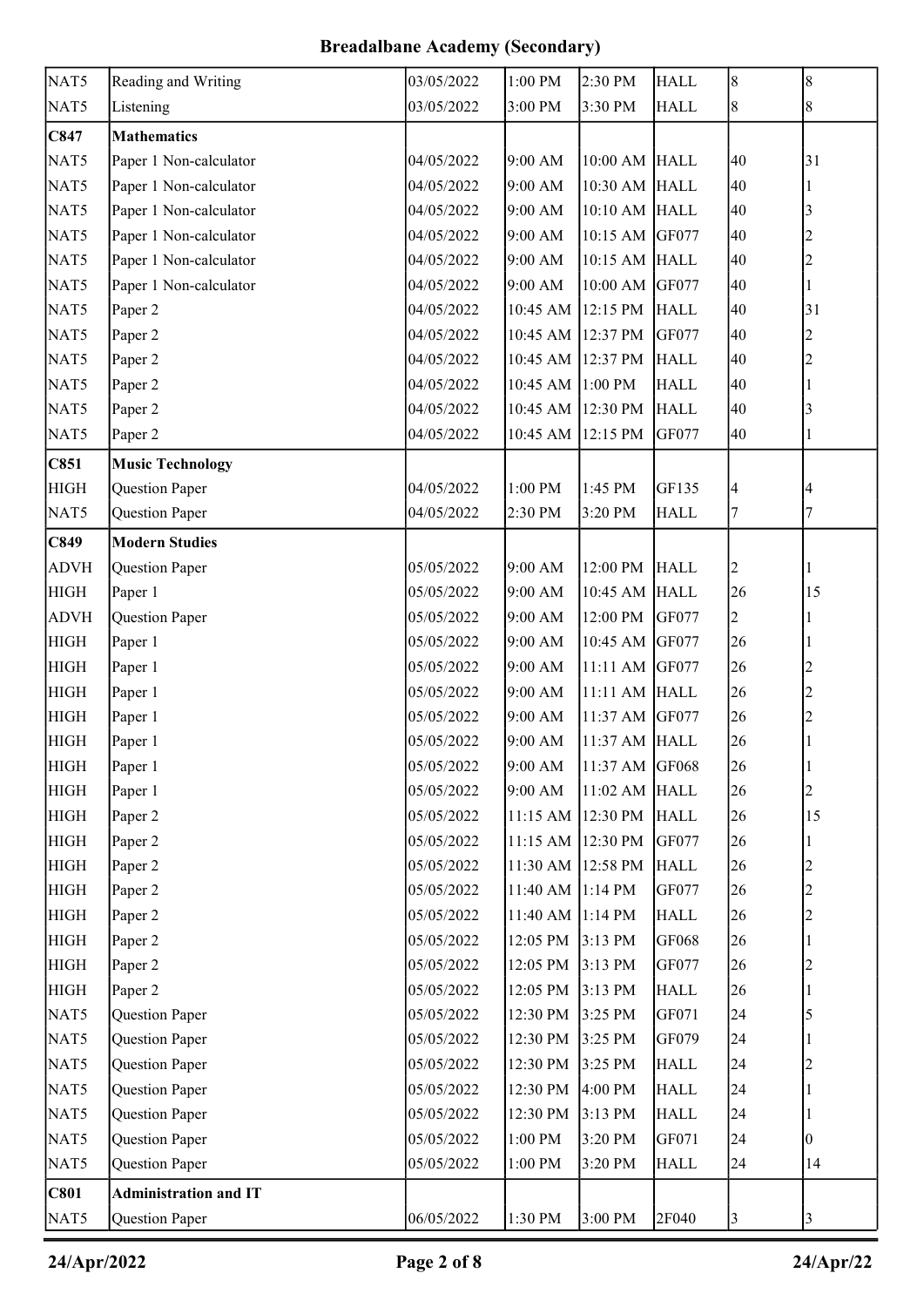| <b>HIGH</b> | Question Paper                     | 06/05/2022               | 1:30 PM              | 3:00 PM        | 2F040       | 3              | 3              |
|-------------|------------------------------------|--------------------------|----------------------|----------------|-------------|----------------|----------------|
|             |                                    |                          |                      |                |             |                |                |
| C844        | <b>Applications of Mathematics</b> |                          |                      |                |             |                | 18             |
| NAT5        | Paper 1 Non-calculator             | 06/05/2022<br>06/05/2022 | 9:00 AM<br>9:00 AM   | 9:50 AM        | <b>HALL</b> | 28             |                |
| NAT5        | Paper 1 Non-calculator             |                          |                      | 10:02 AM HALL  |             | 28             | 3              |
| NAT5        | Paper 1 Non-calculator             | 06/05/2022               | 9:00 AM              | 10:02 AM GF077 |             | 28             |                |
| NAT5        | Paper 1 Non-calculator             | 06/05/2022               | 9:00 AM              | 9:50 AM        | GF079       | 28             |                |
| NAT5        | Paper 1 Non-calculator             | 06/05/2022               | 9:00 AM              | 10:02 AM GF071 |             | 28             | $\overline{2}$ |
| NAT5        | Paper 1 Non-calculator             | 06/05/2022               | 9:00 AM              | 9:58 AM        | <b>HALL</b> | 28             | 3              |
| NAT5        | Paper 2                            | 06/05/2022               | 10:20 AM 12:00 PM    |                | <b>HALL</b> | 28             | 18             |
| NAT5        | Paper 2                            | 06/05/2022               | 10:20 AM 12:00 PM    |                | GF079       | 28             |                |
| NAT5        | Paper 2                            | 06/05/2022               | 10:25 AM 12:22 PM    |                | <b>HALL</b> | 28             | 3              |
| NAT5        | Paper 2                            | 06/05/2022               | 10:25 AM 12:32 PM    |                | <b>HALL</b> | 28             | 3              |
| NAT5        | Paper 2                            | 06/05/2022               | 10:25 AM 12:32 PM    |                | GF071       | 28             | 2              |
| NAT5        | Paper 2                            | 06/05/2022               | 10:25 AM 12:32 PM    |                | GF077       | 28             | 1              |
| C847        | <b>Mathematics</b>                 |                          |                      |                |             |                |                |
| <b>ADVH</b> | Paper 1 Non-calculator             | 06/05/2022               | 9:00 AM              | 10:00 AM HALL  |             | 11             | 11             |
| <b>HIGH</b> | Paper 1 Non-calculator             | 06/05/2022               | 9:00 AM              | 10:15 AM HALL  |             | 24             | 18             |
| <b>HIGH</b> | Paper 1 Non-calculator             | 06/05/2022               | 9:00 AM              | 10:52 AM HALL  |             | 24             | $\overline{2}$ |
| <b>HIGH</b> | Paper 1 Non-calculator             | 06/05/2022               | 9:00 AM              | 10:27 AM HALL  |             | 24             | $\overline{c}$ |
| <b>HIGH</b> | Paper 1 Non-calculator             | 06/05/2022               | 9:00 AM              | 10:33 AM GF068 |             | 24             | 1              |
| <b>HIGH</b> | Paper 1 Non-calculator             | 06/05/2022               | 9:00 AM              | 10:52 AM GF068 |             | 24             |                |
| <b>ADVH</b> | Paper 2                            | 06/05/2022               | 10:30 AM 12:30 PM    |                | <b>HALL</b> | 11             | 11             |
| <b>HIGH</b> | Paper 2                            | 06/05/2022               | 10:45 AM 12:15 PM    |                | <b>HALL</b> | 24             | 18             |
| <b>HIGH</b> | Paper 2                            | 06/05/2022               | 10:55 AM 12:40 PM    |                | <b>HALL</b> | 24             | $\overline{2}$ |
| <b>HIGH</b> | Paper 2                            | 06/05/2022               | 11:00 AM 12:53 PM    |                | GF071       | 24             |                |
| <b>HIGH</b> | Paper 2                            | 06/05/2022               | 11:20 AM 1:35 PM     |                | GF071       | 24             | 1              |
| <b>HIGH</b> | Paper 2                            | 06/05/2022               | 11:20 AM 1:35 PM     |                | <b>HALL</b> | 24             | $\overline{2}$ |
| C836        | <b>Health and Food Technology</b>  |                          |                      |                |             |                |                |
| <b>ADVH</b> | Question Paper                     | 09/05/2022               | 9:00 AM              | 11:30 AM       | <b>HALL</b> |                | 0              |
| NAT5        | Question Paper                     | 09/05/2022               | $1:00$ $\mathrm{PM}$ | 2:50 PM        | <b>HALL</b> | 7              | 4              |
| <b>HIGH</b> | Question Paper                     | 09/05/2022               | 1:00 PM              | 3:00 PM        | <b>HALL</b> | 6              |                |
| NAT5        | Question Paper                     | 09/05/2022               | 1:00 PM              | 2:50 PM        | GF071       | 7              | 3              |
| <b>HIGH</b> | Question Paper                     | 09/05/2022               | 1:00 PM              | 3:30 PM        | <b>HALL</b> | 6              | 1              |
| C850        | <b>Music</b>                       |                          |                      |                |             |                |                |
| <b>HIGH</b> | Question Paper                     | 09/05/2022               | 9:00 AM              | 10:00 AM       | GF135       | $\,$ $\,$      |                |
| <b>HIGH</b> | Question Paper                     | 09/05/2022               | 9:00 AM              | 10:10 AM       | GF071       | $8\,$          |                |
| NAT5        | Question Paper                     | 09/05/2022               | 11:30 AM 12:15 PM    |                | GF135       | 11             | 10             |
| NAT5        | Question Paper                     | 09/05/2022               | 11:30 AM 12:15 PM    |                | GF071       | 11             |                |
| <b>ADVH</b> | Question Paper                     | 09/05/2022               | $1:00$ $\mathrm{PM}$ | 2:15 PM        | GF135       | $\mathbf{1}$   | 1              |
| C819        | <b>Design and Manufacture</b>      |                          |                      |                |             |                |                |
| NAT5        | Question Paper                     | 10/05/2022               | 9:00 AM              | 10:45 AM       | <b>HALL</b> | 5              | 4              |
| NAT5        | Question Paper                     | 10/05/2022               | 9:00 AM              | 11:02 AM       | GF079       | 5              |                |
| C802        | <b>Mathematics of Mechanics</b>    |                          |                      |                |             |                |                |
| <b>ADVH</b> | Question Paper                     | 11/05/2022               | $1:00$ $\mathrm{PM}$ | 3:50 PM        | <b>HALL</b> | $\overline{4}$ | $\overline{4}$ |
|             |                                    |                          |                      |                |             |                |                |
| C824        | <b>English</b>                     |                          |                      |                |             |                |                |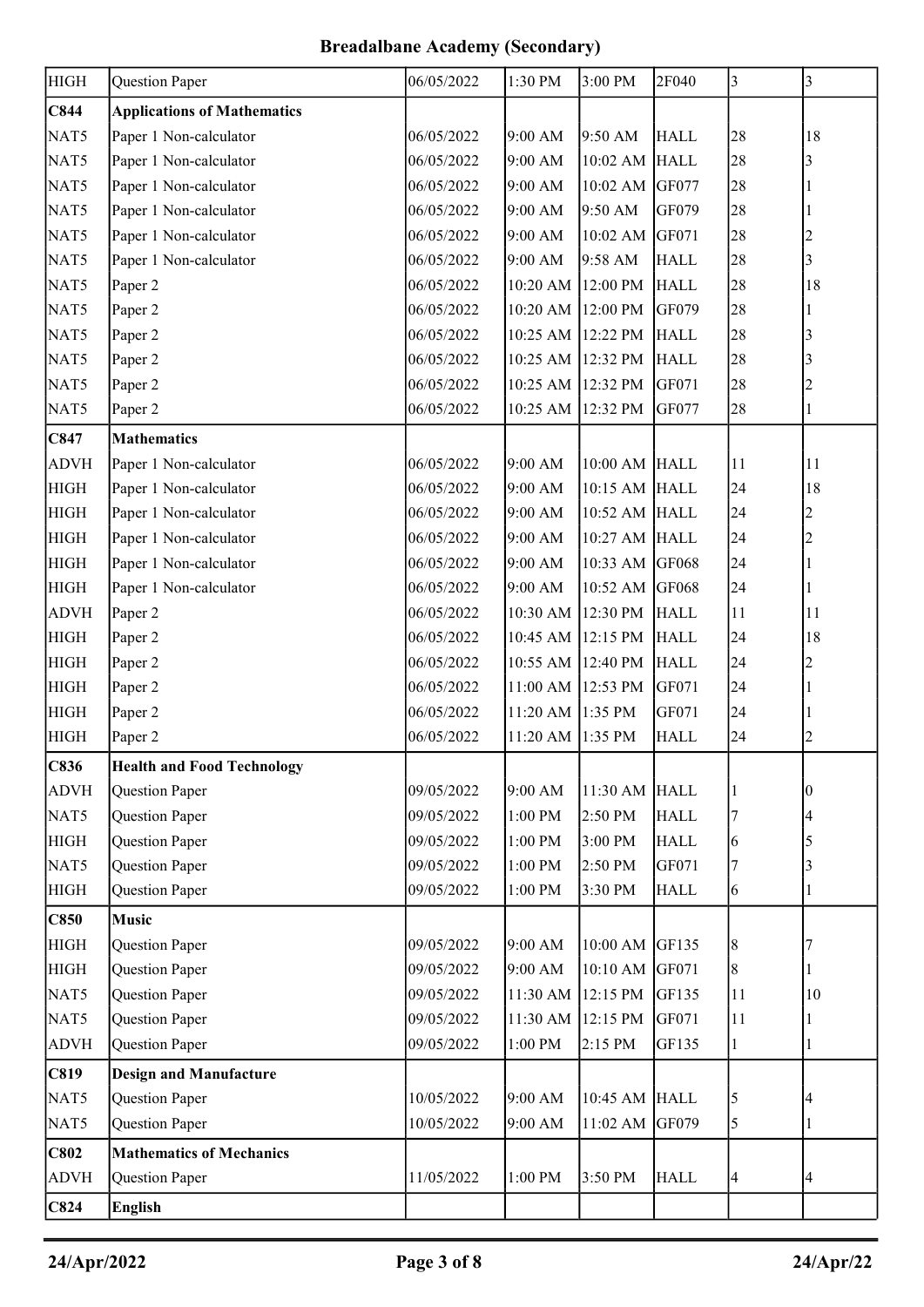| <b>HIGH</b> | Reading for Understanding, Analysis and<br>Evaluation | 11/05/2022 | 9:00 AM           | 10:30 AM HALL     |             | 44 | 35 |
|-------------|-------------------------------------------------------|------------|-------------------|-------------------|-------------|----|----|
| <b>HIGH</b> | Reading for Understanding, Analysis and<br>Evaluation | 11/05/2022 | 9:00 AM           | 10:30 AM GF077    |             | 44 |    |
| <b>HIGH</b> | Reading for Understanding, Analysis and<br>Evaluation | 11/05/2022 | 9:00 AM           | 10:52 AM GF077    |             | 44 | 5  |
| <b>HIGH</b> | Reading for Understanding, Analysis and<br>Evaluation | 11/05/2022 | 9:00 AM           | 10:52 AM HALL     |             | 44 |    |
| <b>HIGH</b> | Reading for Understanding, Analysis and<br>Evaluation | 11/05/2022 | 9:00 AM           | 10:52 AM GF068    |             | 44 |    |
| <b>HIGH</b> | Reading for Understanding, Analysis and<br>Evaluation | 11/05/2022 | 9:00 AM           | 11:15 AM GF071    |             | 44 |    |
| <b>HIGH</b> | <b>Critical Reading</b>                               | 11/05/2022 | 11:00 AM 12:30 PM |                   | <b>HALL</b> | 44 | 35 |
| <b>HIGH</b> | <b>Critical Reading</b>                               | 11/05/2022 | 11:00 AM 12:30 PM |                   | GF077       | 44 |    |
| <b>HIGH</b> | <b>Critical Reading</b>                               | 11/05/2022 | 11:20 AM 1:13 PM  |                   | <b>HALL</b> | 44 |    |
| <b>HIGH</b> | <b>Critical Reading</b>                               | 11/05/2022 | 11:20 AM 1:13 PM  |                   | GF077       | 44 |    |
| <b>HIGH</b> | <b>Critical Reading</b>                               | 11/05/2022 | 11:20 AM 1:13 PM  |                   | GF068       | 44 |    |
| <b>HIGH</b> | <b>Critical Reading</b>                               | 11/05/2022 | 11:45 AM 2:00 PM  |                   | GF071       | 44 |    |
| <b>C828</b> | <b>Fashion and Textile Technology</b>                 |            |                   |                   |             |    |    |
| NAT5        | Question Paper                                        | 11/05/2022 | 1:00 PM           | 2:00 PM           | <b>HALL</b> | 6  |    |
| <b>HIGH</b> | Question Paper                                        | 11/05/2022 | 1:00 PM           | 2:30 PM           | <b>HALL</b> |    | 6  |
| NAT5        | Question Paper                                        | 11/05/2022 | 1:00 PM           | 2:00 PM           | GF079       | 6  |    |
| NAT5        | Question Paper                                        | 11/05/2022 | 1:00 PM           | 2:00 PM           | GF077       | 6  |    |
| <b>HIGH</b> | Question Paper                                        | 11/05/2022 | 1:00 PM           | 2:30 PM           | GF079       | 7  |    |
| C824        | <b>English</b>                                        |            |                   |                   |             |    |    |
| NAT5        | Reading for Understanding, Analysis and<br>Evaluation | 12/05/2022 | 9:00 AM           | 10:00 AM HALL     |             | 67 | 38 |
| NAT5        | Reading for Understanding, Analysis and<br>Evaluation | 12/05/2022 | 9:00 AM           | 10:00 AM 2F020    |             | 67 | 8  |
| NAT5        | Reading for Understanding, Analysis and<br>Evaluation | 12/05/2022 | 9:00 AM           | 10:15 AM 2F020    |             | 67 |    |
| NAT5        | Reading for Understanding, Analysis and<br>Evaluation | 12/05/2022 | 9:00 AM           | 10:15 AM GF071    |             | 67 |    |
| NAT5        | Reading for Understanding, Analysis and<br>Evaluation | 12/05/2022 | 9:00 AM           | 10:15 AM HALL     |             | 67 |    |
| NAT5        | Reading for Understanding, Analysis and<br>Evaluation | 12/05/2022 | 9:00 AM           | 10:30 AM 2F020    |             | 67 |    |
| NAT5        | Reading for Understanding, Analysis and<br>Evaluation | 12/05/2022 | 9:00 AM           | 10:00 AM GF079    |             | 67 |    |
| NAT5        | Reading for Understanding, Analysis and<br>Evaluation | 12/05/2022 | 9:00 AM           | 10:15 AM GF079    |             | 67 |    |
| NAT5        | <b>Critical Reading</b>                               | 12/05/2022 |                   | 10:30 AM 12:00 PM | <b>HALL</b> | 67 | 38 |
| NAT5        | <b>Critical Reading</b>                               | 12/05/2022 |                   | 10:30 AM 12:00 PM | 2F020       | 67 | 8  |
| NAT5        | <b>Critical Reading</b>                               | 12/05/2022 | 10:30 AM 12:00 PM |                   | GF079       | 67 | 3  |
| NAT5        | <b>Critical Reading</b>                               | 12/05/2022 |                   | 10:45 AM 12:37 PM | <b>HALL</b> | 67 |    |
| NAT5        | <b>Critical Reading</b>                               | 12/05/2022 |                   | 10:45 AM 12:37 PM | GF071       | 67 |    |
| NAT5        |                                                       |            |                   |                   |             |    |    |
|             | <b>Critical Reading</b>                               | 12/05/2022 | 10:45 AM 12:37 PM |                   | 2F020       | 67 |    |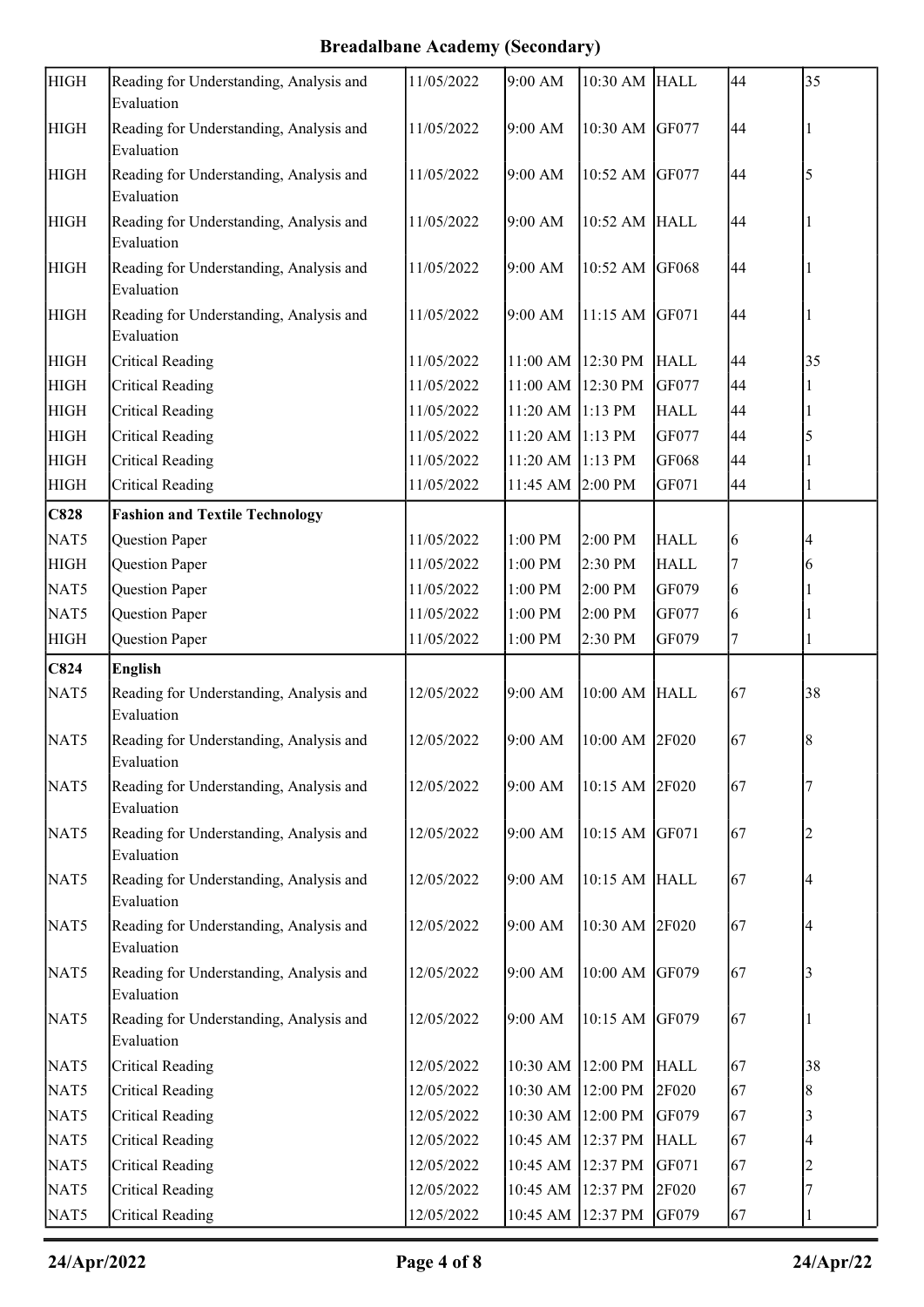| NAT5        | <b>Critical Reading</b>                           | 12/05/2022 | 11:00 AM 1:15 PM     |                   | 2F020       | 67                      | 4              |
|-------------|---------------------------------------------------|------------|----------------------|-------------------|-------------|-------------------------|----------------|
| <b>ADVH</b> | Literary Study                                    | 12/05/2022 | 12:15 PM             | 1:45 PM           | GF077       | $10\,$                  | 2              |
| <b>ADVH</b> | Literary Study                                    | 12/05/2022 | 12:15 PM             | 1:45 PM           | <b>HALL</b> | $10\,$                  | 8              |
| <b>ADVH</b> | <b>Textual Analysis</b>                           | 12/05/2022 | 2:05 PM              | 3:35 PM           | GF077       | 10                      | 2              |
| <b>ADVH</b> | <b>Textual Analysis</b>                           | 12/05/2022 | 2:05 PM              | 3:35 PM           | <b>HALL</b> | $10\,$                  | $\,8\,$        |
| C857        | <b>Physics</b>                                    |            |                      |                   |             |                         |                |
| <b>ADVH</b> | <b>Question Paper</b>                             | 13/05/2022 | 9:00 AM              | 12:00 PM          | <b>HALL</b> | 8                       | 8              |
| <b>HIGH</b> | Paper 1 Multiple Choice                           | 13/05/2022 | 9:00 AM              | 9:45 AM           | <b>HALL</b> | 15                      | 13             |
| <b>HIGH</b> | Paper 1 Multiple Choice                           | 13/05/2022 | 9:00 AM              | 9:56 AM           | GF077       | 15                      |                |
| <b>HIGH</b> | Paper 1 Multiple Choice                           | 13/05/2022 | 9:00 AM              | 10:07 AM GF077    |             | 15                      |                |
| <b>HIGH</b> | Paper 2                                           | 13/05/2022 | 10:15 AM 12:30 PM    |                   | <b>HALL</b> | 15                      | 13             |
| <b>HIGH</b> | Paper 2                                           | 13/05/2022 | 10:25 AM 1:14 PM     |                   | GF077       | 15                      |                |
| <b>HIGH</b> | Paper 2                                           | 13/05/2022 | 10:35 AM 1:58 PM     |                   | GF077       | 15                      |                |
| NAT5        | Question Paper                                    | 13/05/2022 | 12:35 PM             | 3:30 PM           | <b>HALL</b> | 18                      | 2              |
| NAT5        | Question Paper                                    | 13/05/2022 | 12:35 PM             | 3:19 PM           | <b>HALL</b> | 18                      |                |
| NAT5        | Question Paper                                    | 13/05/2022 | $1:00$ $\mathrm{PM}$ | 3:30 PM           | <b>HALL</b> | 18                      | 15             |
| C835        | <b>Graphic Communication</b>                      |            |                      |                   |             |                         |                |
| NAT5        | Question Paper                                    | 16/05/2022 | 1:15 PM              | 2:45 PM           | <b>HALL</b> | 6                       | 6              |
| <b>HIGH</b> | Question Paper                                    | 16/05/2022 | 1:15 PM              | 3:15 PM           | <b>HALL</b> | $\overline{c}$          | $\overline{c}$ |
| C864        | <b>Religious, Moral and Philosophical Studies</b> |            |                      |                   |             |                         |                |
| NAT5        | Question Paper                                    | 16/05/2022 | 9:00 AM              | 11:20 AM HALL     |             | 6                       | 6              |
| <b>HIGH</b> | World Religion, Morality and Belief               | 16/05/2022 | 9:00 AM              | 11:15 AM HALL     |             | 12                      | 8              |
| <b>HIGH</b> | World Religion, Morality and Belief               | 16/05/2022 | 9:00 AM              | 11:15 AM GF077    |             | 12                      |                |
| <b>HIGH</b> | World Religion, Morality and Belief               | 16/05/2022 | 9:00 AM              | 11:37 AM HALL     |             | 12                      |                |
| <b>HIGH</b> | World Religion, Morality and Belief               | 16/05/2022 | 9:00 AM              | 11:48 AM GF077    |             | 12                      |                |
| <b>HIGH</b> | World Religion, Morality and Belief               | 16/05/2022 | 9:00 AM              | 11:15 AM          | GF079       | 12                      |                |
| <b>HIGH</b> | Religious and Philosophical Questions             | 16/05/2022 | 11:45 AM 12:30 PM    |                   | <b>HALL</b> | 12                      | 8              |
| <b>HIGH</b> | Religious and Philosophical Questions             | 16/05/2022 | 11:45 AM 12:30 PM    |                   | GF077       | 12                      |                |
| <b>HIGH</b> | Religious and Philosophical Questions             | 16/05/2022 | 11:45 AM 12:30 PM    |                   | GF079       | 12                      |                |
| <b>HIGH</b> | Religious and Philosophical Questions             | 16/05/2022 | 12:05 PM 12:58 PM    |                   | <b>HALL</b> | 12                      |                |
| <b>HIGH</b> | Religious and Philosophical Questions             | 16/05/2022 | 12:15 PM             | $1:12$ PM         | GF077       | 12                      |                |
| C869        | <b>Spanish</b>                                    |            |                      |                   |             |                         |                |
| <b>ADVH</b> | Reading and Translation                           | 17/05/2022 | 9:00 AM              | 10:45 AM          | GF077       |                         |                |
| <b>HIGH</b> | Reading and Directed Writing                      | 17/05/2022 | 9:00 AM              | 11:00 AM HALL     |             | 3                       |                |
| <b>HIGH</b> | Reading and Directed Writing                      | 17/05/2022 | 9:00 AM              | 11:00 AM GF071    |             | 3                       |                |
| <b>ADVH</b> | Listening and Discursive Writing                  | 17/05/2022 | 11:15 AM 12:48 PM    |                   | GF077       | 1                       |                |
| <b>HIGH</b> | Listening                                         | 17/05/2022 |                      | 11:30 AM 12:00 PM | <b>HALL</b> | 3                       |                |
| <b>HIGH</b> | Listening                                         | 17/05/2022 | 11:30 AM 12:00 PM    |                   | GF071       | 3                       |                |
| NAT5        | Reading and Writing                               | 17/05/2022 | $1:00\ \mathrm{PM}$  | 2:30 PM           | <b>HALL</b> | 5                       |                |
| NAT5        | Reading and Writing                               | 17/05/2022 | 1:00 PM              | 2:45 PM           | <b>HALL</b> | 5                       |                |
| NAT5        | Listening                                         | 17/05/2022 | 3:00 PM              | 3:30 PM           | <b>HALL</b> | 5                       | 3              |
| NAT5        | Listening                                         | 17/05/2022 | 3:00 PM              | 3:35 PM           | GF071       | 5                       |                |
| NAT5        | Listening                                         | 17/05/2022 | 3:00 PM              | 3:30 PM           | GF077       | 5                       |                |
| <b>C810</b> | <b>Business Management</b>                        |            |                      |                   |             |                         |                |
| NAT5        | Question Paper                                    | 18/05/2022 | 9:00 AM              | 11:00 AM 2F040    |             | 7                       |                |
| <b>ADVH</b> | Question Paper                                    | 18/05/2022 | 9:00 AM              | 11:45 AM HALL     |             | $\overline{\mathbf{c}}$ | 2              |

24/Apr/2022 Page 5 of 8 24/Apr/22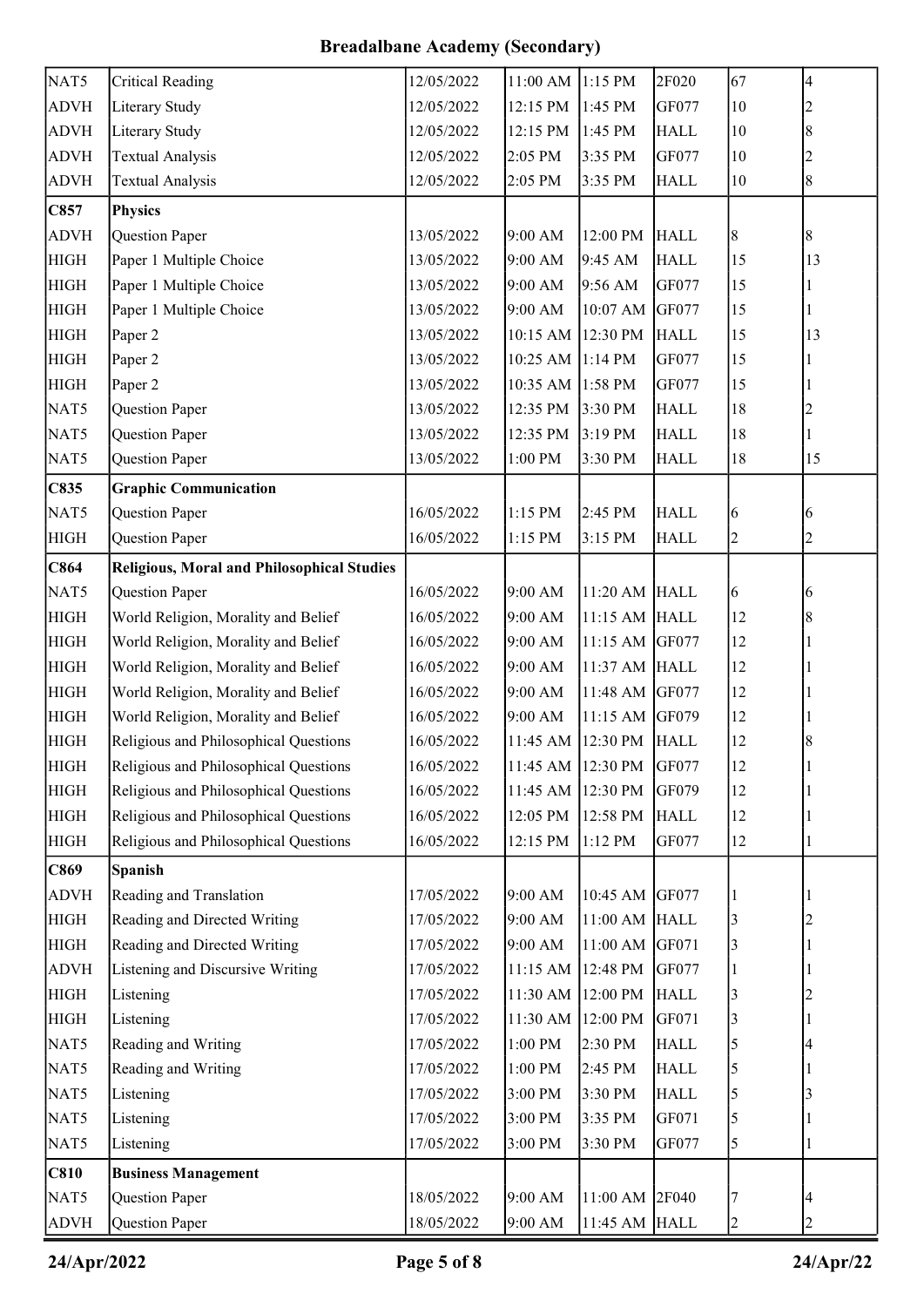| <b>HIGH</b> | Question Paper                      | 18/05/2022 | 9:00 AM              | 11:45 AM       | 2F040       | 6                       | 4              |
|-------------|-------------------------------------|------------|----------------------|----------------|-------------|-------------------------|----------------|
| NAT5        | Question Paper                      | 18/05/2022 | 9:00 AM              | 11:30 AM 2F040 |             |                         | 2              |
| NAT5        | Question Paper                      | 18/05/2022 | 9:00 AM              | 12:00 PM       | 2F040       | 7                       |                |
| <b>HIGH</b> | Question Paper                      | 18/05/2022 | 9:00 AM              | 1:07 PM        | 2F040       | 6                       |                |
| <b>HIGH</b> | Question Paper                      | 18/05/2022 | 9:00 AM              | 12:26 PM       | 2F040       | 6                       |                |
| C823        | <b>Engineering Science</b>          |            |                      |                |             |                         |                |
| <b>HIGH</b> | Question Paper                      | 18/05/2022 | 12:30 PM             | 3:50 PM        | <b>HALL</b> | 7                       |                |
| <b>HIGH</b> | Question Paper                      | 18/05/2022 | 12:30 PM             | 4:15 PM        | <b>HALL</b> | 7                       |                |
| NAT5        | Question Paper                      | 18/05/2022 | 1:00 PM              | 2:50 PM        | <b>HALL</b> | 10                      | 9              |
| <b>HIGH</b> | Question Paper                      | 18/05/2022 | 1:00 PM              | 3:30 PM        | <b>HALL</b> | 7                       | 5              |
| NAT5        | Question Paper                      | 18/05/2022 | 1:00 PM              | 3:08 PM        | <b>HALL</b> | 10                      |                |
| C807        | <b>Biology</b>                      |            |                      |                |             |                         |                |
| <b>HIGH</b> | Paper 1 Multiple Choice             | 19/05/2022 | 9:00 AM              | 9:40 AM        | <b>HALL</b> | 24                      | 19             |
| <b>HIGH</b> | Paper 1 Multiple Choice             | 19/05/2022 | 9:00 AM              | 9:40 AM        | GF077       | 24                      | 2              |
| <b>HIGH</b> | Paper 1 Multiple Choice             | 19/05/2022 | 9:00 AM              | 9:50 AM        | GF077       | 24                      | 2              |
| <b>HIGH</b> | Paper 1 Multiple Choice             | 19/05/2022 | 9:00 AM              | 10:00 AM GF068 |             | 24                      |                |
| <b>HIGH</b> | Paper 2                             | 19/05/2022 | 10:10 AM 12:30 PM    |                | <b>HALL</b> | 24                      | 19             |
| <b>HIGH</b> | Paper 2                             | 19/05/2022 | 10:10 AM 12:30 PM    |                | GF077       | 24                      |                |
| <b>HIGH</b> | Paper 2                             | 19/05/2022 | 10:20 AM 1:15 PM     |                | GF077       | 24                      | $\overline{c}$ |
| <b>HIGH</b> | Paper 2                             | 19/05/2022 | 10:30 AM 2:00 PM     |                | GF068       | 24                      |                |
| NAT5        | Question Paper                      | 19/05/2022 | 12:30 PM             | 3:00 PM        | <b>HALL</b> | 28                      | 20             |
| NAT5        | Question Paper                      | 19/05/2022 | 12:30 PM             | 3:37 PM        | GF079       | 28                      |                |
| NAT5        | Question Paper                      | 19/05/2022 | 12:30 PM             | 3:00 PM        | GF077       | 28                      |                |
| NAT5        | Question Paper                      | 19/05/2022 | 12:30 PM             | 3:37 PM        | GF077       | 28                      |                |
| NAT5        | Question Paper                      | 19/05/2022 | 12:30 PM             | 3:37 PM        | <b>HALL</b> | 28                      |                |
| NAT5        | Question Paper                      | 19/05/2022 | 12:30 PM             | 3:25 PM        | <b>HALL</b> | 28                      |                |
| <b>ADVH</b> | Question Paper                      | 19/05/2022 | 12:30 PM 3:30 PM     |                | GF077       | $10\,$                  |                |
| <b>ADVH</b> | Question Paper                      | 19/05/2022 | 12:30 PM 3:30 PM     |                | <b>HALL</b> | 10                      | 8              |
| <b>ADVH</b> | <b>Question Paper</b>               | 19/05/2022 | 12:30 PM             | 4:15 PM        | <b>HALL</b> | 10                      |                |
| C837        | <b>History</b>                      |            |                      |                |             |                         |                |
| <b>HIGH</b> | British, European and World History | 20/05/2022 | 9:00 AM              | 10:30 AM HALL  |             | 5                       |                |
| <b>ADVH</b> | Question Paper                      | 20/05/2022 | 9:00 AM              | 12:45 PM       | GF077       | $\overline{c}$          |                |
| <b>ADVH</b> | Question Paper                      | 20/05/2022 | 9:00 AM              | 1:30 PM        | GF077       | $\overline{\mathbf{c}}$ |                |
| <b>HIGH</b> | British, European and World History | 20/05/2022 | 9:00 AM              | 10:52 AM GF077 |             | 5                       |                |
| <b>HIGH</b> | British, European and World History | 20/05/2022 | 9:00 AM              | 11:15 AM       | GF077       | 5                       |                |
| <b>HIGH</b> | British, European and World History | 20/05/2022 | 9:00 AM              | 10:52 AM HALL  |             | 5                       |                |
| <b>HIGH</b> | <b>Scottish History</b>             | 20/05/2022 | 11:00 AM 12:30 PM    |                | <b>HALL</b> | 5                       |                |
| <b>HIGH</b> | <b>Scottish History</b>             | 20/05/2022 | 11:20 AM 1:13 PM     |                | GF077       | 5                       |                |
| <b>HIGH</b> | <b>Scottish History</b>             | 20/05/2022 | 11:20 AM 1:13 PM     |                | <b>HALL</b> | 5                       |                |
| <b>HIGH</b> | <b>Scottish History</b>             | 20/05/2022 | 11:45 AM 2:00 PM     |                | GF077       | 5                       |                |
| NAT5        | Question Paper                      | 20/05/2022 | 12:30 PM             | 3:25 PM        | GF071       | 5                       |                |
| NAT5        | Question Paper                      | 20/05/2022 | 12:30 PM             | 3:25 PM        | <b>HALL</b> | 5                       |                |
| NAT5        | Question Paper                      | 20/05/2022 | $1:00$ $\mathrm{PM}$ | 3:20 PM        | <b>HALL</b> | 5                       | 3              |
| C842        | <b>Italian</b>                      |            |                      |                |             |                         |                |
| <b>HIGH</b> | Reading and Directed Writing        | 24/05/2022 | 12:45 PM             | 2:45 PM        | <b>HALL</b> |                         |                |
| <b>HIGH</b> | Listening                           | 24/05/2022 | 3:10 PM              | 3:40 PM        | <b>HALL</b> | 1                       |                |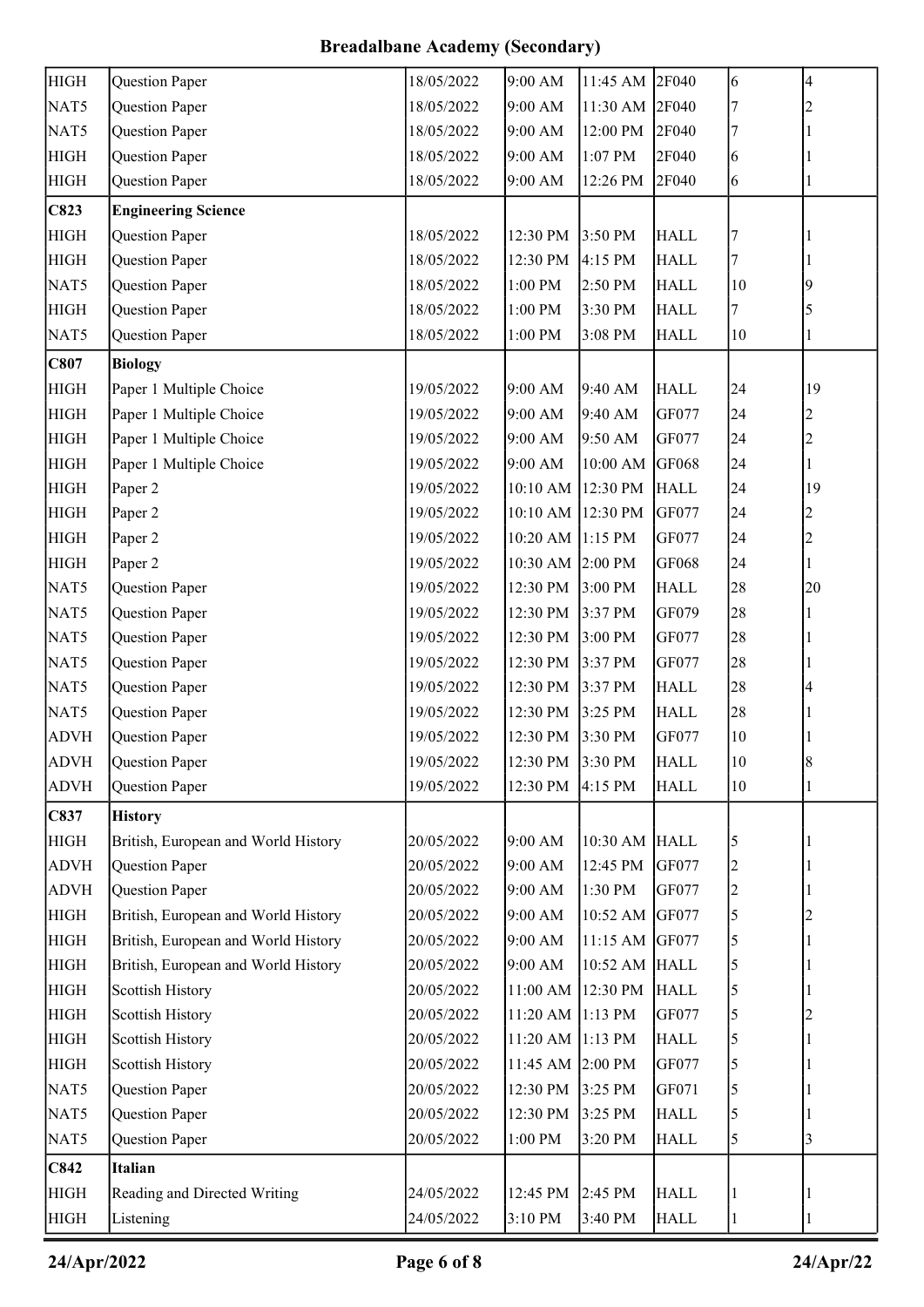| C877        | <b>Practical Cookery</b>                             |            |          |                |             |                |                |
|-------------|------------------------------------------------------|------------|----------|----------------|-------------|----------------|----------------|
| NAT5        | Question Paper                                       | 24/05/2022 | 9:00 AM  | 10:00 AM       | <b>HALL</b> | 12             | 9              |
| NAT5        | Question Paper                                       | 24/05/2022 | 9:00 AM  | 10:00 AM       | GF077       | 12             |                |
| NAT5        | Question Paper                                       | 24/05/2022 | 9:00 AM  | 10:15 AM       | GF077       | 12             | $\overline{c}$ |
| C832        | Gàidhlig                                             |            |          |                |             |                |                |
| NAT5        | Leughadh agus Litreachas (Reading and<br>Literature) | 25/05/2022 | 1:30 PM  | 3:10 PM        | <b>HALL</b> | $\overline{2}$ |                |
| NAT5        | Èisteachd (Listening)                                | 25/05/2022 | 3:35 PM  | 4:00 PM        | <b>HALL</b> | $\overline{c}$ | $\overline{c}$ |
| C827        | <b>English for Speakers of Other Languages</b>       |            |          |                |             |                |                |
| <b>HIGH</b> | Listening                                            | 26/05/2022 | 9:00 AM  | 9:45 AM        | GF077       |                |                |
| <b>HIGH</b> | Reading                                              | 26/05/2022 | 10:15 AM | 11:25 AM       | GF077       |                |                |
| <b>HIGH</b> | Writing                                              | 26/05/2022 | 1:00 PM  | 2:40 PM        | GF077       |                |                |
| C831        | <b>Gaelic (Learners)</b>                             |            |          |                |             |                |                |
| <b>HIGH</b> | Reading and Directed Writing                         | 26/05/2022 | 9:00 AM  | 11:00 AM       | GF071       |                |                |
| <b>HIGH</b> | Listening                                            | 26/05/2022 | 11:30 AM | 12:00 PM       | GF071       |                |                |
| NAT5        | Reading and Writing                                  | 26/05/2022 | 1:00 PM  | 2:30 PM        | GF071       | 1              |                |
| NAT5        | Listening                                            | 26/05/2022 | 3:00 PM  | 3:30 PM        | GF071       | 1              |                |
| C804        | <b>Art and Design</b>                                |            |          |                |             |                |                |
| NAT5        | Question Paper                                       | 27/05/2022 | 9:00 AM  | 10:00 AM HALL  |             | 15             | 11             |
| <b>HIGH</b> | Question Paper                                       | 27/05/2022 | 9:00 AM  | 10:15 AM       | <b>HALL</b> | 21             | 16             |
| NAT5        | Question Paper                                       | 27/05/2022 | 9:00 AM  | 10:15 AM HALL  |             | 15             |                |
| NAT5        | Question Paper                                       | 27/05/2022 | 9:00 AM  | 10:30 AM GF071 |             | 15             |                |
| NAT5        | Question Paper                                       | 27/05/2022 | 9:00 AM  | 10:30 AM       | GF077       | 15             |                |
| NAT5        | Question Paper                                       | 27/05/2022 | 9:00 AM  | 10:30 AM HALL  |             | 15             |                |
| <b>HIGH</b> | Question Paper                                       | 27/05/2022 | 9:00 AM  | 10:33 AM GF079 |             | 21             |                |
| <b>HIGH</b> | Question Paper                                       | 27/05/2022 | 9:00 AM  | 10:33 AM       | GF077       | 21             |                |
| <b>HIGH</b> | Question Paper                                       | 27/05/2022 | 9:00 AM  | 10:15 AM GF071 |             | 21             | 0              |
| <b>HIGH</b> | Question Paper                                       | 27/05/2022 | 9:00 AM  | 10:33 AM HALL  |             | 21             | $\overline{c}$ |
| <b>HIGH</b> | Question Paper                                       | 27/05/2022 | 9:00 AM  | 10:40 AM       | <b>HALL</b> | 21             |                |
| <b>C816</b> | <b>Computing Science</b>                             |            |          |                |             |                |                |
| NAT5        | Question Paper                                       | 30/05/2022 | 1:30 PM  | 3:00 PM        | <b>HALL</b> | 4              |                |
| <b>HIGH</b> | Question Paper                                       | 30/05/2022 | 1:30 PM  | 3:30 PM        | <b>HALL</b> | 10             |                |
| NAT5        | Question Paper                                       | 30/05/2022 | 1:30 PM  | 3:22 PM        | GF077       | 4              |                |
| NAT5        | Question Paper                                       | 30/05/2022 | 1:30 PM  | 3:15 PM        | <b>HALL</b> | 4              |                |
| <b>HIGH</b> | Question Paper                                       | 30/05/2022 | 1:30 PM  | 3:30 PM        | GF077       | 10             | 3              |
| <b>C826</b> | <b>Environmental Science</b>                         |            |          |                |             |                |                |
| NAT5        | Question Paper                                       | 31/05/2022 | 9:00 AM  | 11:30 AM       | <b>HALL</b> | $\mathbf{3}$   | 0              |
| <b>C821</b> | <b>Drama</b>                                         |            |          |                |             |                |                |
| NAT5        | Question Paper                                       | 01/06/2022 | 12:30 PM | 2:00 PM        | <b>HALL</b> | 21             | 11             |
| NAT5        | Question Paper                                       | 01/06/2022 | 12:30 PM | 2:22 PM        | <b>HALL</b> | 21             |                |
| NAT5        | Question Paper                                       | 01/06/2022 | 12:30 PM | 2:00 PM        | GF077       | 21             |                |
| NAT5        | Question Paper                                       | 01/06/2022 | 12:30 PM | 2:22 PM        | GF077       | 21             |                |
| NAT5        | Question Paper                                       | 01/06/2022 | 12:30 PM | 2:30 PM        | GF077       | 21             |                |
| NAT5        | Question Paper                                       | 01/06/2022 | 12:30 PM | 2:45 PM        | GF077       | 21             |                |
| NAT5        | Question Paper                                       | 01/06/2022 | 12:30 PM | 2:22 PM        | GF068       | 21             |                |